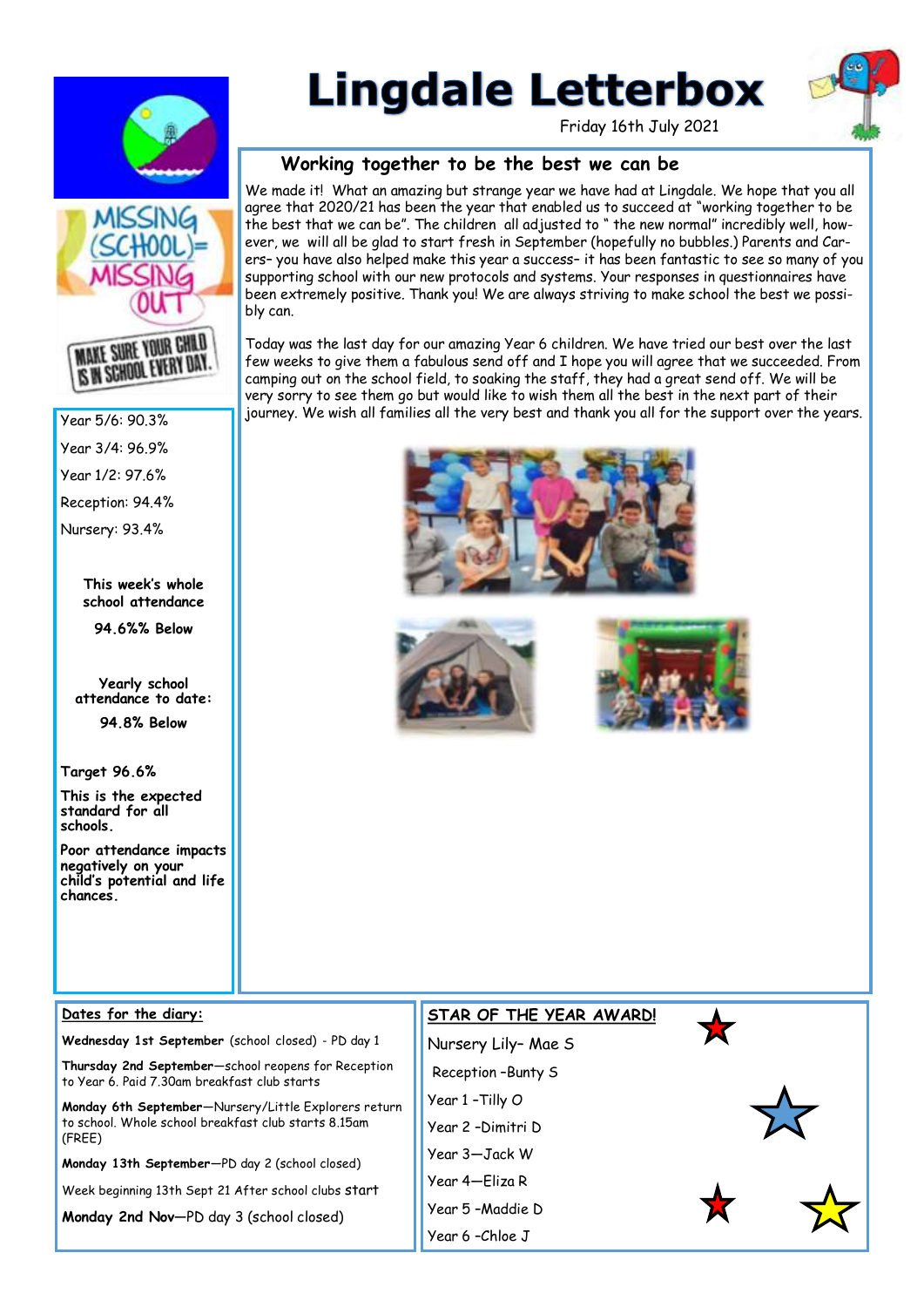# **Half term highlights**

## **Little Explorers**

This half term we have explored water and under the sea. The children particularly enjoyed saving the sea animals from the ice using warm water in spray bottles. They also loved our role play pirate ship. We can't wait to welcome the children back in September and wish all the children moving into Nursery best wishes.





### **EYFS (Nursery & Reception)**

This half term the children have enjoyed learning all about under the sea. First, we read the story of the Rainbow Fish and talked about what it means to be a good friend. Then Nursery children learnt about the different creatures that live under the sea whilst the Reception children learnt about why it is important to protect our oceans to keep them safe. We have talked about the use of plastics and the harm they can do if they get into our oceans and seas. The children have found this very interesting and have a new sense of responsibility to look after them.



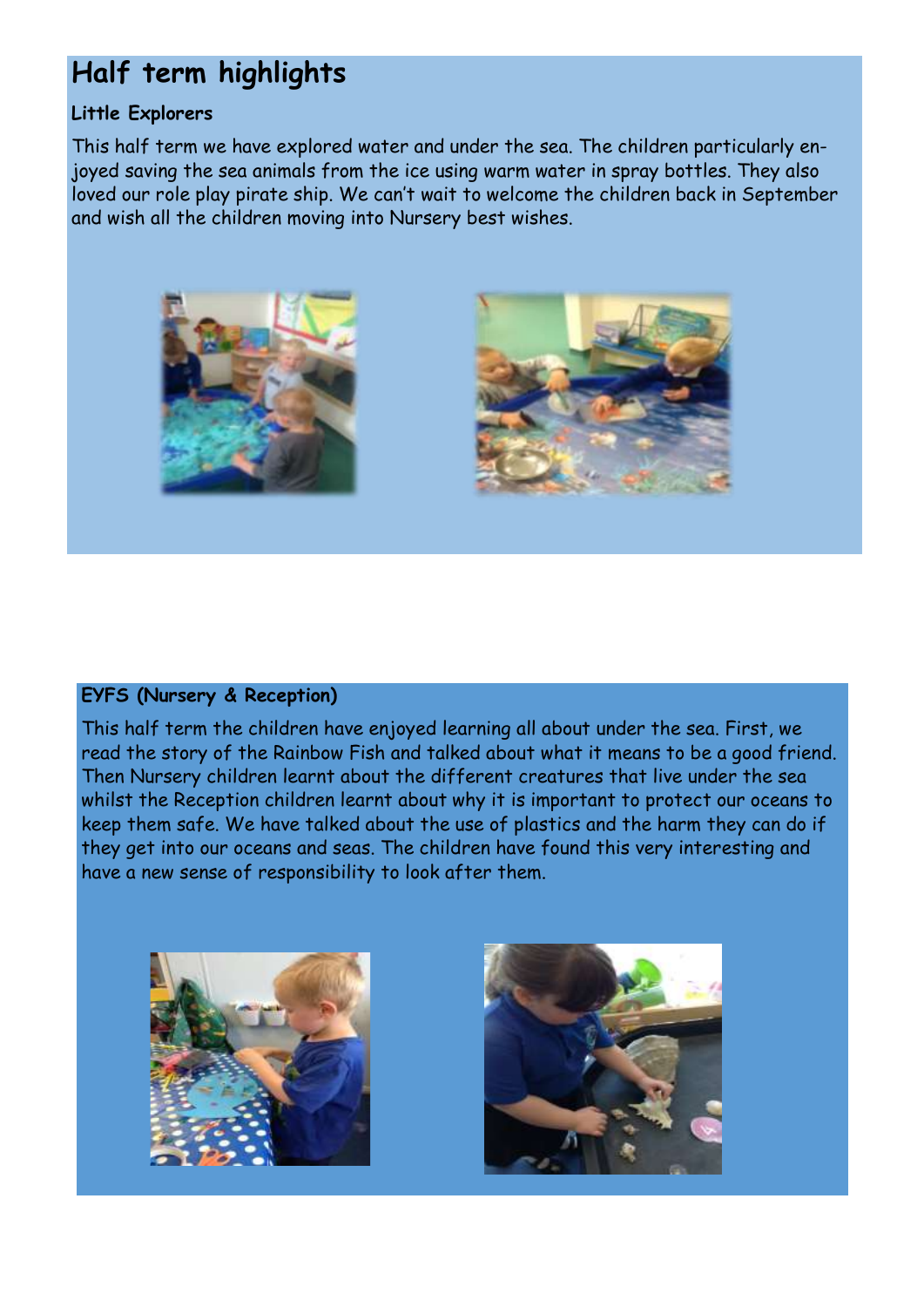#### **Year 1 & 2**

This past summer term has been full of fun, laughter and action! The children demonstrated superb sportsmanship during sports day, encouraging each other to the finish line. Pirate day also proved to be a roaring success- the children were unrecognisable with their fantastic fancy dress on- there were certainly smiles all round. It's fair to say that this last term has been the perfect ending to a very turbulent year. We are so proud of the children for showing resilience and always striving to be the best that they can be. Well done year 1 & 2!







#### **Year 3 & 4**

Another amazing half term from our Year 3 & 4 class. They have shown amazing resilience and determination through tests with many of them making fantastic progress. They have been continuing their work on Ancient Egypt – creating their own canopic jars (they were used to keep organs in). In addition to this, they have been learning about magnets and forces which unearthed some new discoveries for the children about the magnetic force of the world. They even had a singing session! Well done to all of the children on working so hard all year!